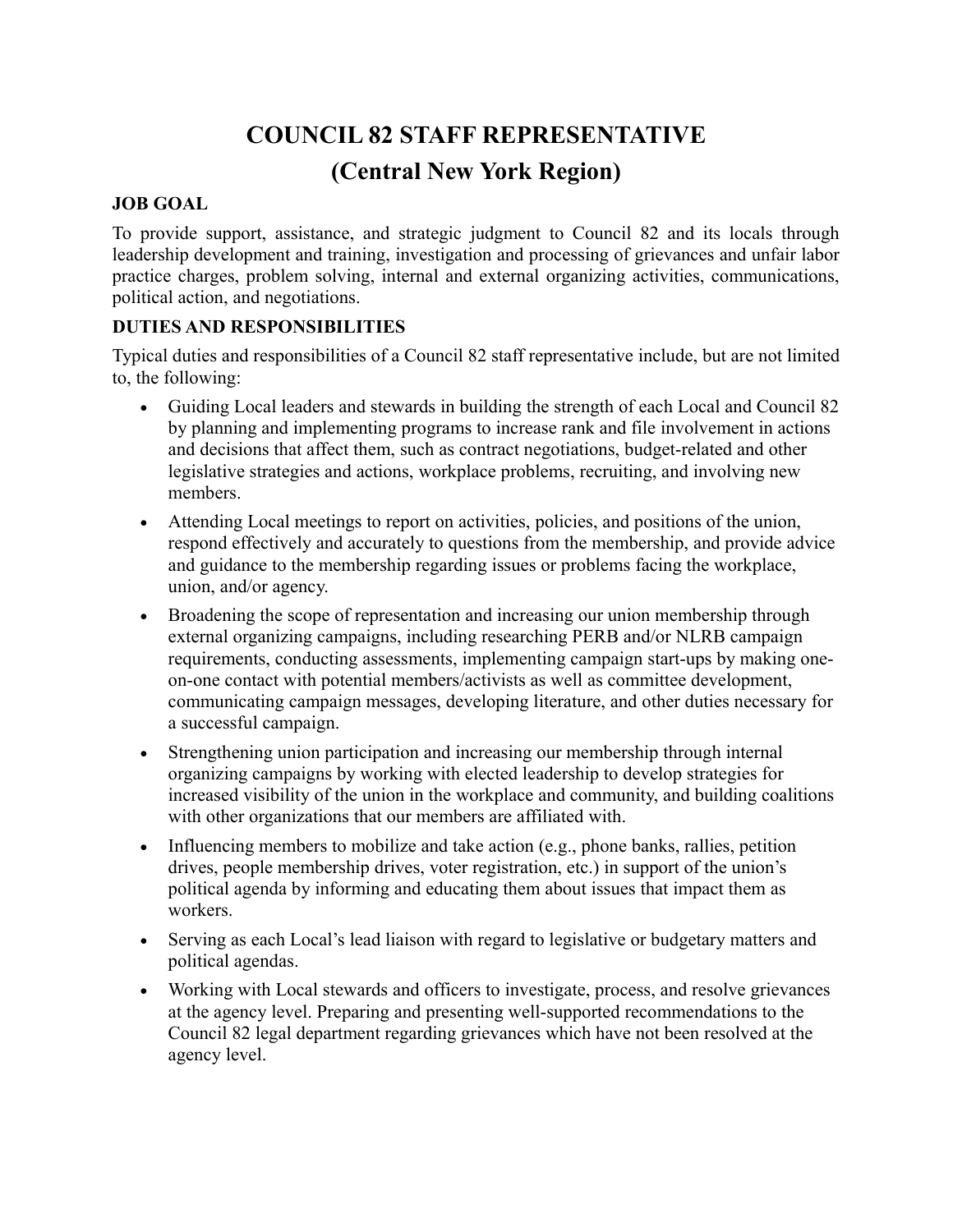- Assisting the Council 82 legal department in researching, preparing, and presenting grievances, including relevant exhibits and witnesses, prepping witnesses, and preparing for the cross examination of management witnesses, etc.
- Composing letters, reports, briefs, newsletters, leaflets, and similar written material for internal and external dissemination. Chairing committees, meetings, and presentations.
- Reviewing and analyzing proposed legislation, budgets, and management reports impacting upon terms and conditions of employment for Council 82 members, and making reports and recommendations to Council 82's management team.
- Conducting Council 82's basic steward training program and work closely with the Locals to ensure that stewards, officers, and rank and file members receive necessary training and development.
- Negotiating settlements, letters of agreement, and memorandums of understanding, when appropriate. Developing communication and ratification plans when appropriate.
- Serving as chief negotiator for Locals, arranging team training, preparing proposals with team participation, conducting negotiations, mediation, and other dispute resolution steps if necessary.
- Serving as a key liaison at Council 82 trainings and conventions, providing overall planning, strategy development, and coordination of activities for locals and issues associated with that said trainings and conventions.
- Responding promptly and accurately to telephone or written inquiries from members.
- Balancing numerous work priorities stemming from assignments containing various diverse Locals/workplaces/agencies, etc.

## **ORGANIZATIONAL RELATIONSHIP**

• The staff representative receives direct supervision from the Council 82 Staff Director, and works with Council 82's management team (comprised of the Staff Director, Business Administrator, and General Counsel) and Council 82's Executive Committee and Executive Board.

## **QUALIFICATIONS**

- Must be a current, former, or retired Council 82 or AFSCME member, with primary/principal residence within 90 miles / 90 minutes of the Auburn/Syracuse metropolitan area.
- The successful applicant will have one or more of the following three levels of education and/or experience: (1) At least five years of experience as a Local union officer or steward resolving collective bargaining issues through negotiation, labor/management committees, and the grievance procedure; (2) At least one year of experience either as a staff representative in a labor organization (preferably AFSCME) or performing staff representative duties; (3) A college degree in labor studies, law, industrial relations, public administration, or criminal justice related majors.
- Experience acting as an advocate in grievance procedures or similar contested-case process. Familiarity with mediation and other dispute resolution practices.
- Experience serving on labor management or health  $\&$  safety committees.